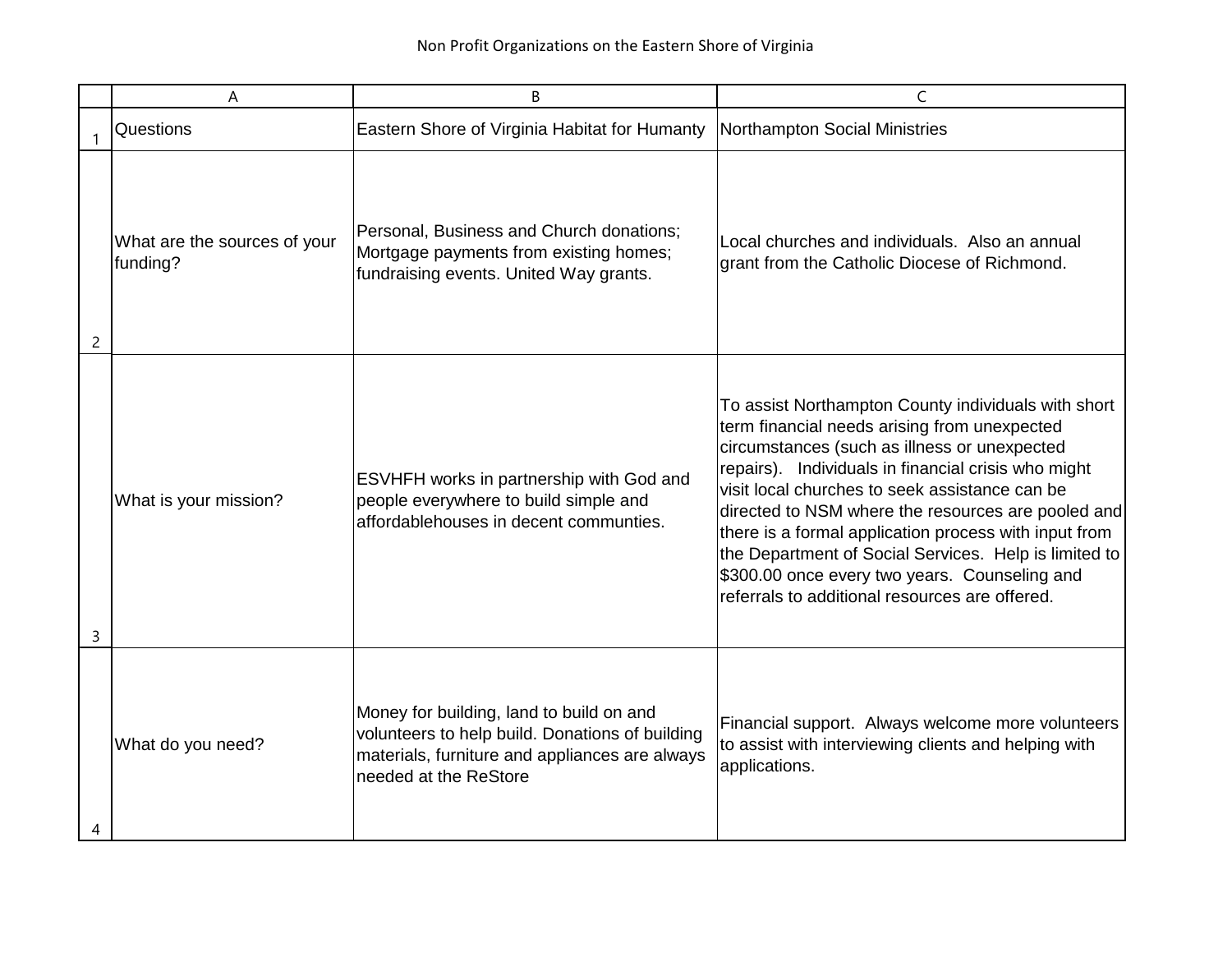|   | A                                                             | B                                                                                                                                                                   |                                                                                                                                                                              |
|---|---------------------------------------------------------------|---------------------------------------------------------------------------------------------------------------------------------------------------------------------|------------------------------------------------------------------------------------------------------------------------------------------------------------------------------|
| 5 | How will it affect your mission<br>if your needs are not met? | Building one home at most per year, insead of<br>two or three.                                                                                                      | .If funding is inadequate? NSM would communicate<br>with donor churches asking for additional support<br>and would increase awareness through newspapers<br>and other media. |
| 6 | Contact information                                           | P O Box 1299, 12143 Bank Avenue, Exmore-<br>757-442-4687, eshabitat7@gmail.com. Stacey<br>Johnson, Executive Director ReStore manager-<br>Susie Reed -757-442-3100. | Alan Kappleck 757 - 331-1592                                                                                                                                                 |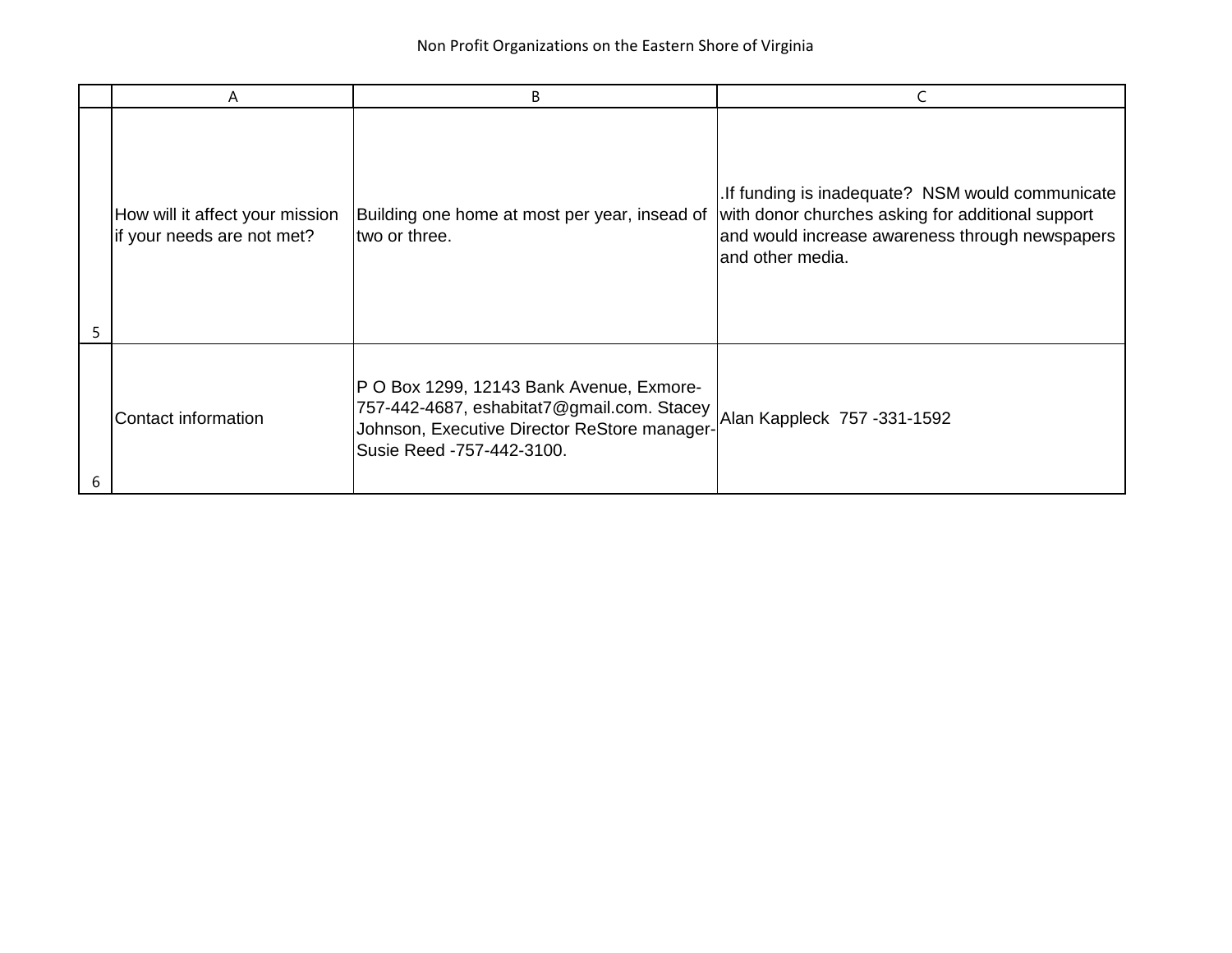|   | A                      | B                                                                                                        | C                                                                                                                                                                                                                                                                                                                                                                                                                                                                                                                                                                                                                                                                                                                                                                                                                                                                                                                                                                                                                                                                                                                                                          |
|---|------------------------|----------------------------------------------------------------------------------------------------------|------------------------------------------------------------------------------------------------------------------------------------------------------------------------------------------------------------------------------------------------------------------------------------------------------------------------------------------------------------------------------------------------------------------------------------------------------------------------------------------------------------------------------------------------------------------------------------------------------------------------------------------------------------------------------------------------------------------------------------------------------------------------------------------------------------------------------------------------------------------------------------------------------------------------------------------------------------------------------------------------------------------------------------------------------------------------------------------------------------------------------------------------------------|
|   | Other info or comments | Since ESVHFH beginnings, Hungars Church<br>has covenanted to provide prayers. volunteers<br>and funding. | The coronavirus pandemic has caused our ministry<br>to operate via telephone calls with clients to<br>complete applications, rather than meeting face-to-<br>face at the Dept. of Social Services. Applications for<br>aid this year (2020-2021) have decreased<br>significantly since landlords are legally constrained<br>from evicting tenants and since ANEC (local electric<br>utility) has committed to continuing service to those<br>customers who fall behind on bill payment. Rent<br>and electric bills are the usual reason clients have<br>sought help from NSM. We expect that when/if we<br>get past this extraordinary time, there will be an<br>unusually large number of applications for<br>assistance.<br>In 2020, the Eastern Shore Community Foundation<br>gave NSM a grant to administer which would allow<br>those needing to isolate due to the coronavirus to<br>have motel bills paid for up to 3 weeks. This was<br>chiefly intended to help the homeless in<br>Northampton County, but it has been used also to<br>help families with inadequate space to provide<br>separation between ill members and vulnerable<br>others. |
| 8 |                        |                                                                                                          |                                                                                                                                                                                                                                                                                                                                                                                                                                                                                                                                                                                                                                                                                                                                                                                                                                                                                                                                                                                                                                                                                                                                                            |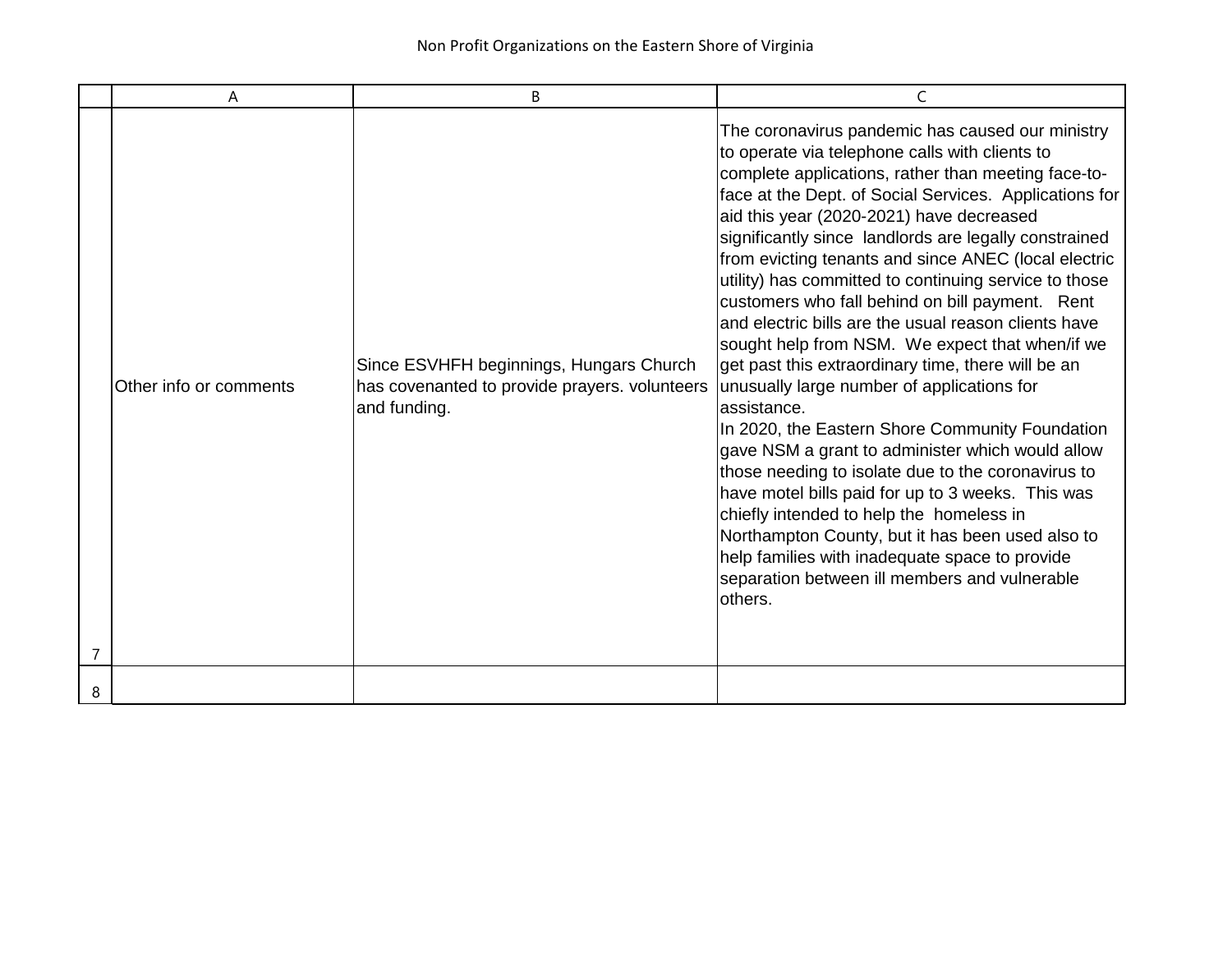|   | D                                                                                                                                                                                                                                                                                                                                         | F                                                                                                                                                                                                                                                             | F                                                                                                                                                                                                                                                                                                                                                             |
|---|-------------------------------------------------------------------------------------------------------------------------------------------------------------------------------------------------------------------------------------------------------------------------------------------------------------------------------------------|---------------------------------------------------------------------------------------------------------------------------------------------------------------------------------------------------------------------------------------------------------------|---------------------------------------------------------------------------------------------------------------------------------------------------------------------------------------------------------------------------------------------------------------------------------------------------------------------------------------------------------------|
| 1 | <b>Eastern Shore Coalition Against Domestic</b><br>Violence                                                                                                                                                                                                                                                                               | <b>ARC of the Eastern Shore</b>                                                                                                                                                                                                                               | Eastern Shore Area Agency on Aging/<br><b>Community Action Agency</b>                                                                                                                                                                                                                                                                                         |
| 2 | State and Federal grants. Level funding so<br>far in the budgets of Accomack and<br>Northampton Counties (considered part of<br>public safety). Donations from individuals<br>(10%), United Way, Eastern Shore<br>Community Foundation.                                                                                                   | Annual Fish Fry & BBQ and raffles.                                                                                                                                                                                                                            | State and Federal funding                                                                                                                                                                                                                                                                                                                                     |
| 3 | ESCADV 's mission is to provide support<br>and empowerment to domestic and sexual<br>abuse victims, and provide programs that<br>increase awareness and prevention in the<br>is empowered with the right to be safe and<br>free from domestic and sexul abuse.                                                                            | To support efforts of ESCSB working with<br>the intellectually disabled. These citizens<br>work at the Vocational Center in Exmore,<br>community. The vision is that every person and the green house in Belle Haven. Also to<br>foster community engagement. | To provide and offer high quality and integrated<br>human services for families at all stages of life,<br>that address their unique needs (such as issues of<br>aging health housing, nutrition and nutrition,<br>transportation, education, employment, economic<br>opportunity and community development) and link<br>them with resources in our community. |
| 4 | Volunteer help, both short term and long<br>term. Financial donations. Paper<br>products, cleaning supplies, and non-<br>perishable food items (items that could be<br>prepared in a motel room equipped with a<br>microwave oven.) Full size personal<br>hygiene products. Pots and pans and<br>other items for setting up housekeeping. | People tp help with the Fish Fry in August.<br>They serve 400-500 meals at \$10 each.<br>Volunteers are also needed for Summer day<br>camp the second week in June 9am-2:30pm;<br>help with kitchen, crafts and other.                                        | Computers or tablets and technical assistance.                                                                                                                                                                                                                                                                                                                |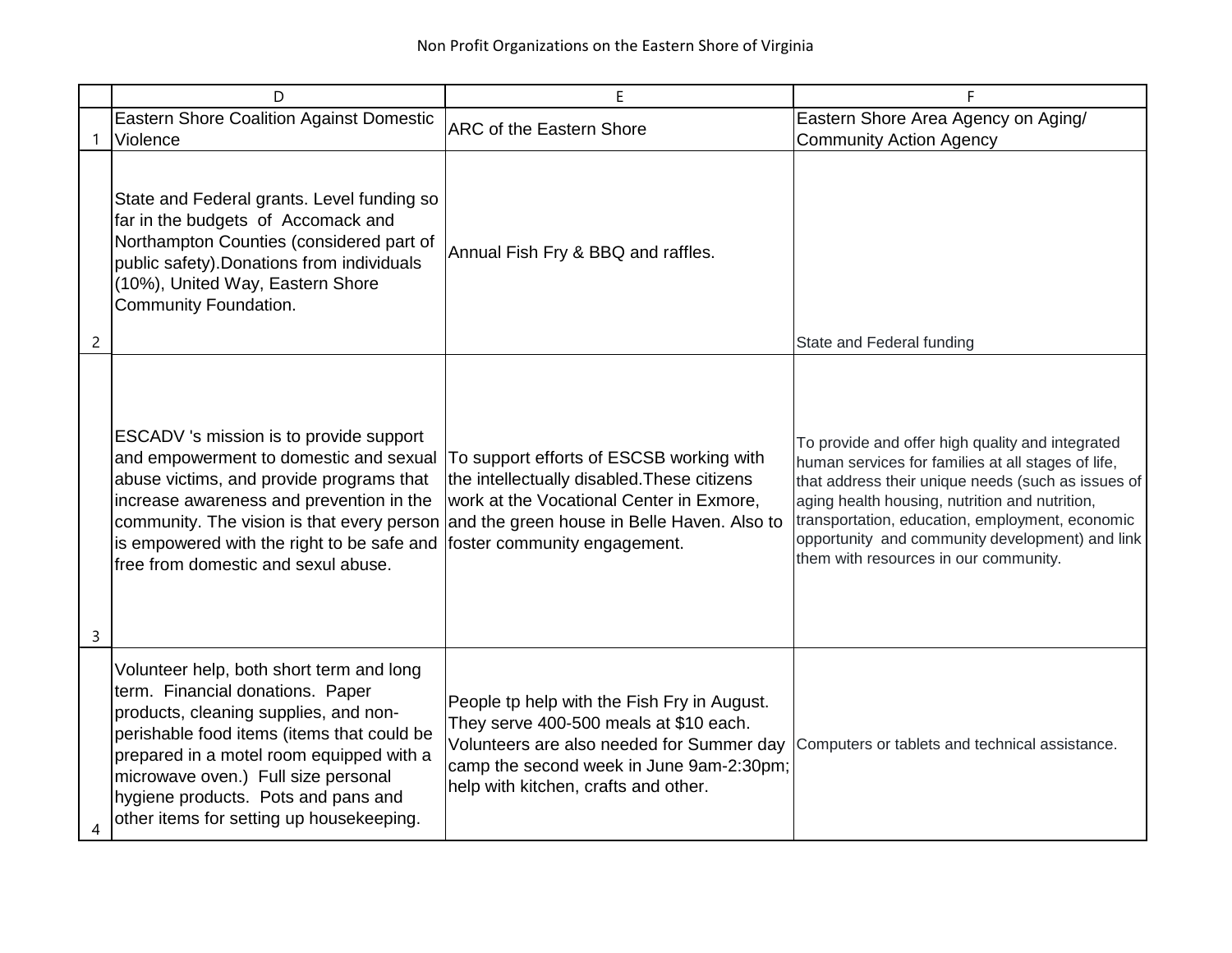|   | D.                                                                                                                                                                                                                                                                                                                                                                                                            |                                                                                                                                                                                                                                     |                                                                                                                                                                                                                                       |
|---|---------------------------------------------------------------------------------------------------------------------------------------------------------------------------------------------------------------------------------------------------------------------------------------------------------------------------------------------------------------------------------------------------------------|-------------------------------------------------------------------------------------------------------------------------------------------------------------------------------------------------------------------------------------|---------------------------------------------------------------------------------------------------------------------------------------------------------------------------------------------------------------------------------------|
|   | This hasn't happened yet, and director<br>reports that board of directors maintains a<br>"rainy day" account which might be tapped<br>into. CADV has never turned a person in<br>need away. They have a duplex with 2 2-<br>bedroom units, which ordinarily can house<br>4 family units or individuals (during covid-<br>19, can only house 2 family units). They<br>also pay for motel stays when necessary. | There will be no way to provide activities for<br>the clients, or materials for the use of the<br>clients at the Vocational Centers. Summer<br>camp would also be in danger.                                                        | Because of COVID-19, seniors are isolated from<br>others. Computers are needed to provide virtual<br>interaction and communication with others. This<br>would combat depression and provide a way to<br>socialize as well as educate. |
| 6 | Shelley Strain, Executive Director,<br>sstrain@escadv.org; 757-787-1959; office-<br>155 Market St. Onancock, VA 23417,<br>Board of Girectors is a working board with<br>18 members.                                                                                                                                                                                                                           | John Downng- ARC Treasurer, 757-787-<br>7891; Kathy O'Keefe-ESCSB Development<br>Director-757-442-3933 x411 or email-<br>kokeefe@escsb.org.Suzanne Joyner, part<br>time offive manager 757-442-3312; email<br>arc.esva@verizon.net. | Tiffany Smith, Director of Aging 757-442-9652, ext<br>There are two Senior Centers, one in<br>19.<br>Northampton County and one in Accomack<br>County. Address 5432 Bayside Rd., Exmore, VA<br>23350.                                 |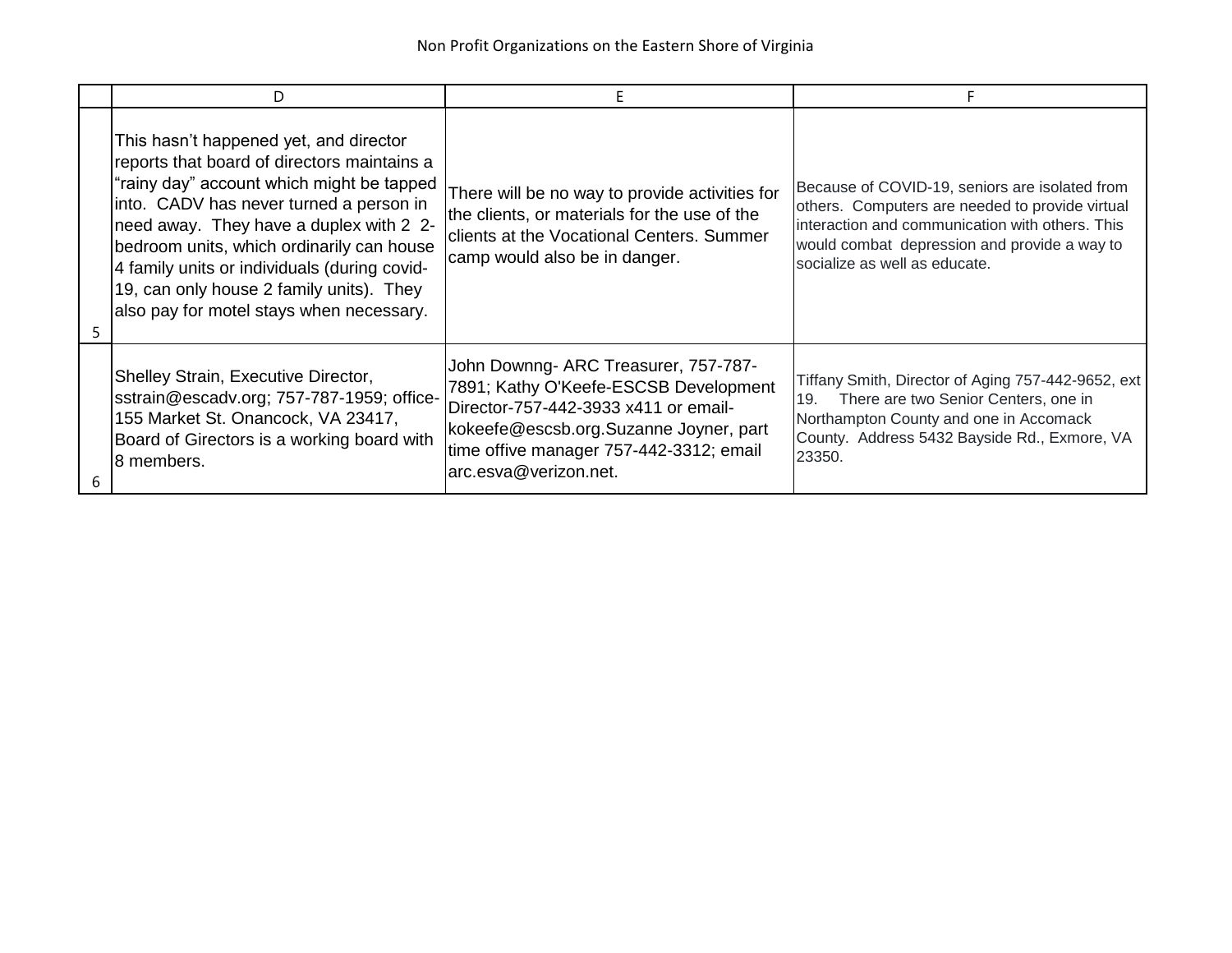|                | D                                                                                                                    | E.                                                                                                                    | F                                                                              |
|----------------|----------------------------------------------------------------------------------------------------------------------|-----------------------------------------------------------------------------------------------------------------------|--------------------------------------------------------------------------------|
| $\overline{7}$ | Provides support for an average of 200<br>men, women and children. 85% of clients<br>do not return to their abusers. | Please support Shorecrafts- Tues. and Wed,<br>10am-3pm, Exmore; The Greenery<br>Greenhouse M-F 9am-3pm, Sat-9am-12PM. | There are two Senior Centers, one in<br>Northampton County and one in Accomack |
| 8              |                                                                                                                      |                                                                                                                       | County. Address 5432 Bayside Rd., Elmore,<br>VA 23350.                         |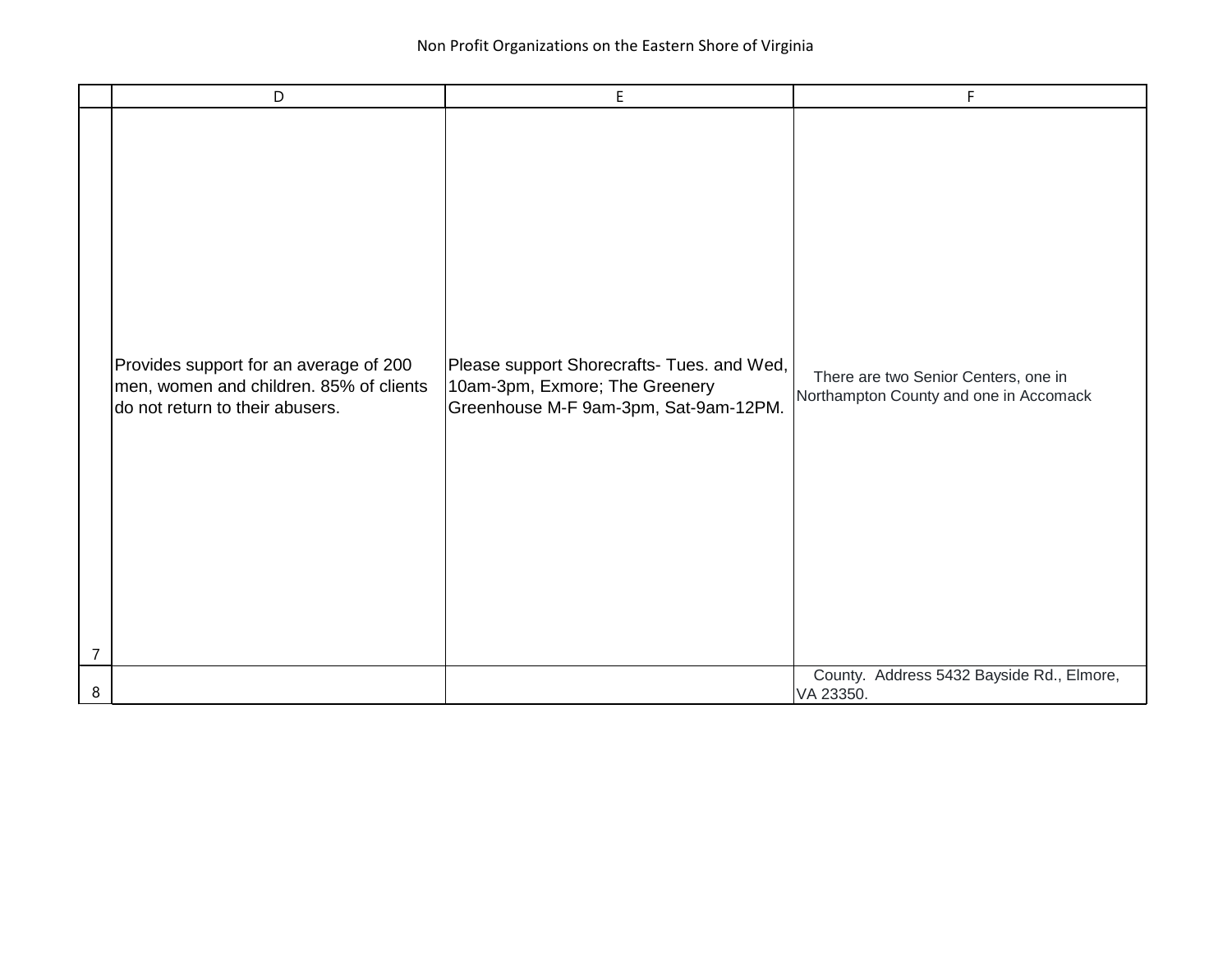|                | G                                                                                                                                                                                                                                                                                                                                                                                             | н                                                                                                                                                                                                                                                                                                                                                                                                                                                    |                                                                                                                                                                                                                                                                                                                                                              |
|----------------|-----------------------------------------------------------------------------------------------------------------------------------------------------------------------------------------------------------------------------------------------------------------------------------------------------------------------------------------------------------------------------------------------|------------------------------------------------------------------------------------------------------------------------------------------------------------------------------------------------------------------------------------------------------------------------------------------------------------------------------------------------------------------------------------------------------------------------------------------------------|--------------------------------------------------------------------------------------------------------------------------------------------------------------------------------------------------------------------------------------------------------------------------------------------------------------------------------------------------------------|
|                | <b>Lighthouse Ministries</b>                                                                                                                                                                                                                                                                                                                                                                  | <b>Accomack Northamppton Pregnancy</b><br>Center                                                                                                                                                                                                                                                                                                                                                                                                     | Dos Santos                                                                                                                                                                                                                                                                                                                                                   |
| $\overline{c}$ | Local churches and individuals, civic<br>organizations, United Way.<br>Approximately 50% of Lighthouse<br>Ministry's support comes from its<br>used furniture store at Four Corners<br>in Onley, its Thrift Shop in Onley,<br>and its stall at Blue Crow Antiques.                                                                                                                            | Churches and local people who believe in the<br>mission. One grant from Catholic Diocese of<br>Richmond "Respect Life" grant funds helps fund<br>the parenting program, a marketing campaign,<br>and has helped center and staff to be certified<br>as a Reproductive Grief Center. Has 2 major<br>fundraisers each year: Walk for Life and Laugh<br>for Life.                                                                                       | The majority of our funding comes from<br>individual donations, ranging from \$20 to<br>\$1500. Also churches have donated, and we<br>received a \$3500 Pandemic grant from The<br>Community Foundation.                                                                                                                                                     |
| 3              | "In response to God's blessing and<br>direction, we, at Light House Ministries,<br>have as our mission the provision of<br>sustenance, shelter, and spiritual<br>guidance to those in need."<br>Light House Ministries offers help in<br>many ways to for many in need, but<br>chiefly it maintains 2 houses in Keller<br>which provide transitional shelter for<br>men, women, and families. | Acknowledging that every human life<br>begins at conception and<br>is worthy of protection, The Accomack-<br>Northampton Pregnancy Center<br>offers compassion, hope and help to those<br>in our community who are making a<br>decision about an unexpected pregnancy in<br>a safe, non-judgmental environment. We<br>provide ongoing spiritual, emotional, and<br>practical support that promotes life-<br>affirming choices and thriving families. | To serve immigrant and farm worker<br>communities in Accomack and Northampton<br>counties. We believe that feeding the hungry is<br>not only something we ought to do but also<br>something we must do.                                                                                                                                                      |
| 4              | Financial support is always needed and<br>welcome. In addition, donations of<br>food, hygiene products, and cleaning<br>products are welcome. Donations at<br>Light House Ministries used furniture<br>and clothing stores are welcome.                                                                                                                                                       | Donations of money, baby items (new and<br>very gently used). Toys and books at<br>Christmas. Volunteers to help with specific<br>tasks. Prayers.                                                                                                                                                                                                                                                                                                    | We prefer to purchase food ourselves, but do<br>accept food donations. Each family gets the<br>same items, with bigger families of 6,7 & 8<br>receiving double portions. A \$17 donation<br>covers the food given to a family of 5. We<br>could use volunteers helping the food loading,<br>packaging, and distributing. We also accept<br>donated clothing. |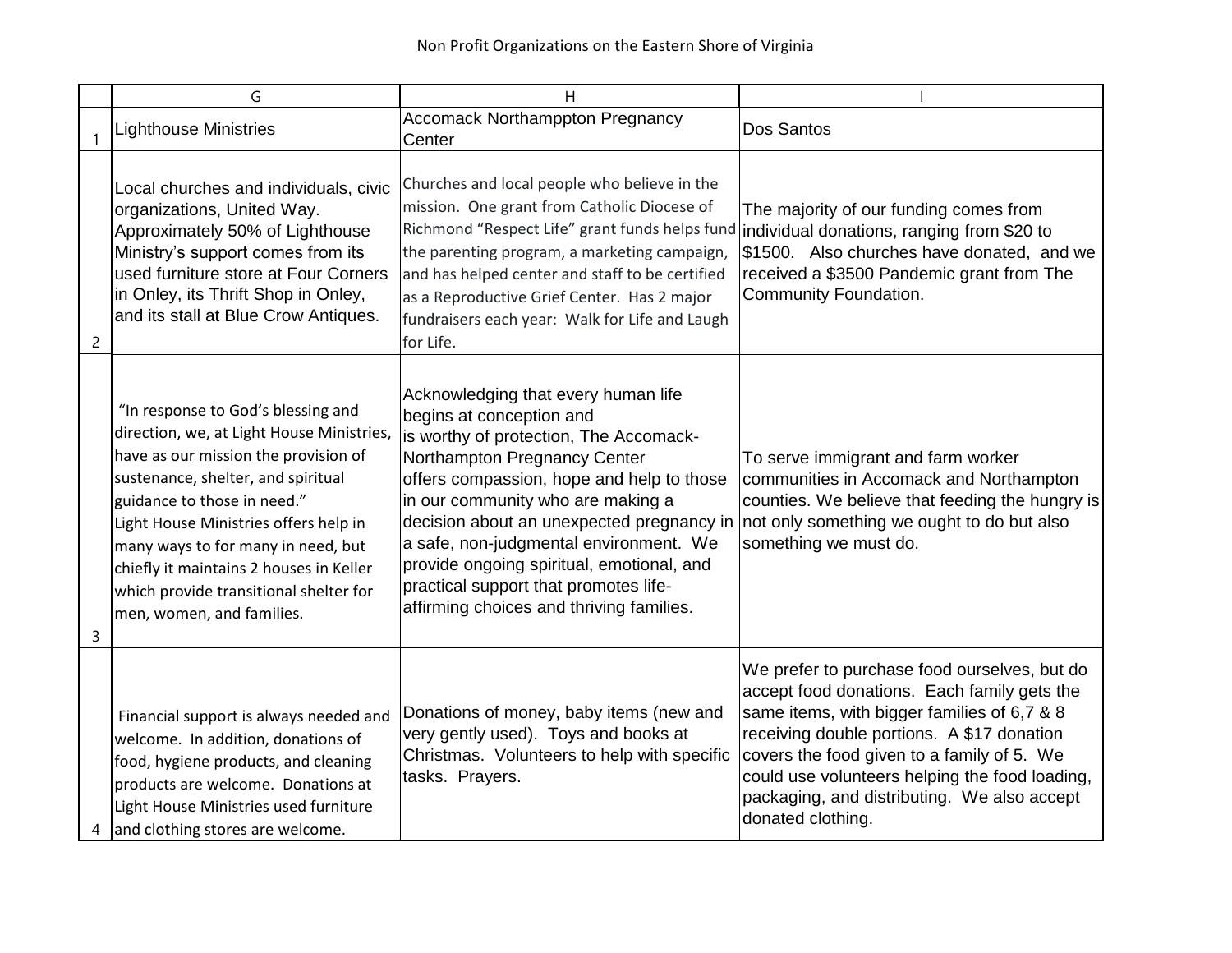| G                                                                             | н                                                                                                                                  |                                                                                                                                                                                                                                                                                                                                                                                                                                                       |
|-------------------------------------------------------------------------------|------------------------------------------------------------------------------------------------------------------------------------|-------------------------------------------------------------------------------------------------------------------------------------------------------------------------------------------------------------------------------------------------------------------------------------------------------------------------------------------------------------------------------------------------------------------------------------------------------|
| If funding is inadequate, staff might be<br>furloughed or sites consolidated. | This hasn't happened yet. This<br>organization trusts that its needs will be<br>∣met.                                              | Our meager staples have been the only food<br>some families get that week. For other<br>families, our food suppliments the bare<br>necessities they are able to afford. We are<br>one of the only food pantries dedicated to<br>immigrants. They trust us. If we cannot help<br>feed these families, many children will go<br>hungry and the entire family will be in danger<br>of having poor physical and mental health and<br>potentially illness. |
| Gina Crockett (757-787-2535)                                                  | Linda Baylis Spence is the director, at 787-<br>1119. Board of Directors: Dr. Al Hall,<br>Sarah Shotwell, FNP, and Mitsy Fitchett. | Betty Mariner thehpmariners@gmail.com<br>757-442-7215 / 757-710-4352                                                                                                                                                                                                                                                                                                                                                                                  |